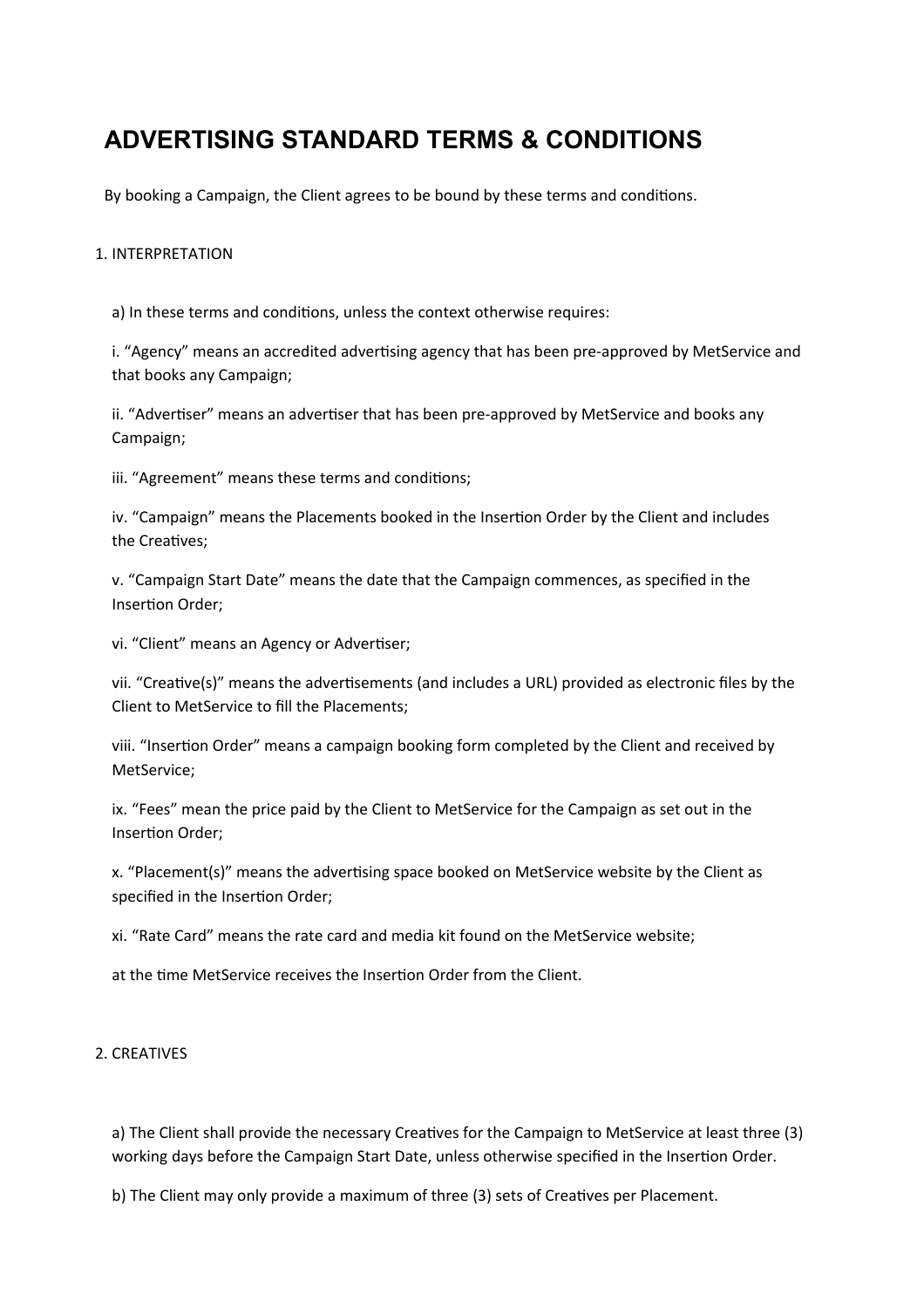c) All Creatives supplied by the Client must comply with the advertising specifications outlined in the Rate Card.

d) MetService does not guarantee acceptance of changes to the Campaign after the Campaign Start Date.

# 3. CANCELLATION POLICY

a) The Client may only cancel the Campaign or Placements by giving written notice to MetService. If the cancelation occurs after the Campaign Start Date, MetService will use its reasonable endeavours to remove the Campaign as soon as reasonable practicable. The Client acknowledges that the removal of the Campaign may not be immediate.

b) If the Client cancels the Campaign or Placements by giving at least 30 days notice before the Campaign Start Date then no penalty will apply.

c) If Client cancels the Campaign or Placements by giving between 14 and 29 days (inclusive) notice before the Campaign Start Date the Client must (at the Client's option):

i. make good the funds committed to the original Campaign or Placements through a future advertising campaign with MetService (i.e. by paying the equivalent amount or more to a future Campaign). The future advertising campaign must be used within six (6) months of the date of cancellation of the Campaign or Placements. MetService will invoice the Client at the time of the original Campaign. To avoid doubt, where the Client fails to place the future Campaign, no funds are refundable; or

ii. pay MetService 50% of the total Fees for the Campaign.

d) If the Client cancels the Campaign or Placements by giving less than 14 days written notice before the Campaign Start Date, the Client shall pay MetService 75% of the total Fees for the Campaign.

e) If the Client cancels the Campaign or Placements on or after the Campaign Start Date, the Client shall pay MetService 100% of the total Fees for the Campaign.

f) MetService may cancel this Agreement by giving notice to the Client at any time. MetService reserves the right to reject any Campaign or any part of a Campaign at any time.

# 4. LATE CREATIVE POLICY

a) The Client shall pay MetService a \$500 loading fee (excluding GST) ("Loading Fee") for Creatives that are received by MetService less than three (3) working days before the Campaign Start Date. MetService will also charge the Client the Loading Fee for any changes to Creatives that are requested by the Client less than three (3) working days prior to the Campaign Start Date or during the Campaign.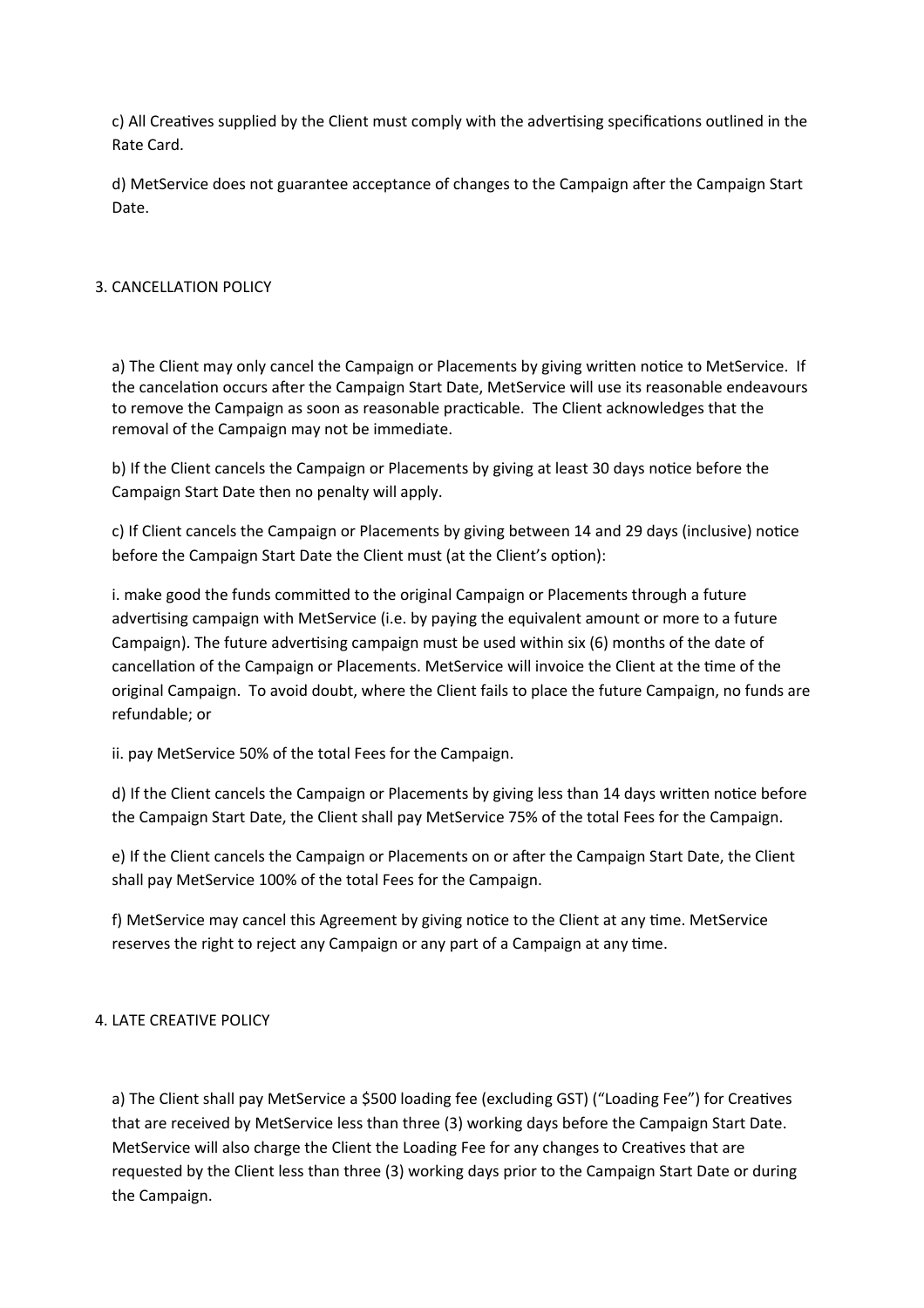b) Where the Loading Fee is charged by MetService, MetService will endeavour to load the Creative as soon as reasonably practicable after receipt of the Creative by MetService.

c) For the avoidance of doubt, the Loading Fee is not commission bearing.

## 5. PRICES AND PAYMENT

a) The Client shall pay the Fees within 14 days of the date of the invoice ("Due Date").

b) Fees do not include production charges or tracking of impressions by a third party unless otherwise agreed between the Client and MetService in writing. Fees are Agency commission bearing and exclude GST. MetService reserves the right to amend the Rate Card at any time it sees fit by updating the Rate Card on the MetService website. The updated Rate Card will apply to any future Campaign booked after the update.

c) MetService reserves the right to charge penalty interest at 2% per month on all payments that are not received before the Due Date. The Client shall pay all costs incurred for the collection of the Fees in the event of non-payment by the Due Date.

d) MetService reserves the right to suspend any Campaign where payment is not paid by the Due Date.

## 6. ASSIGNMENT AND RESALE OF AD SPACE

a) Subject to clause 6b) below, the Client shall not assign or transfer any of its rights or obligations under this Agreement.

b) The Agency may only resell the Campaign to the advertiser named in the Insertion Order.

# 7. EXCLUSIVITY

a) Where the Client books a share of voice banner, the Client acknowledges that other banners will run in rotation in the same advertising space.

b) The Client agrees that this Agreement provides no exclusivity to the Client (unless otherwise agreed in writing between the Client and MetService) and accepts that other parties, including the Client's competitors, may advertise in rotation, on the same webpage as the Client or elsewhere on the MetService websites.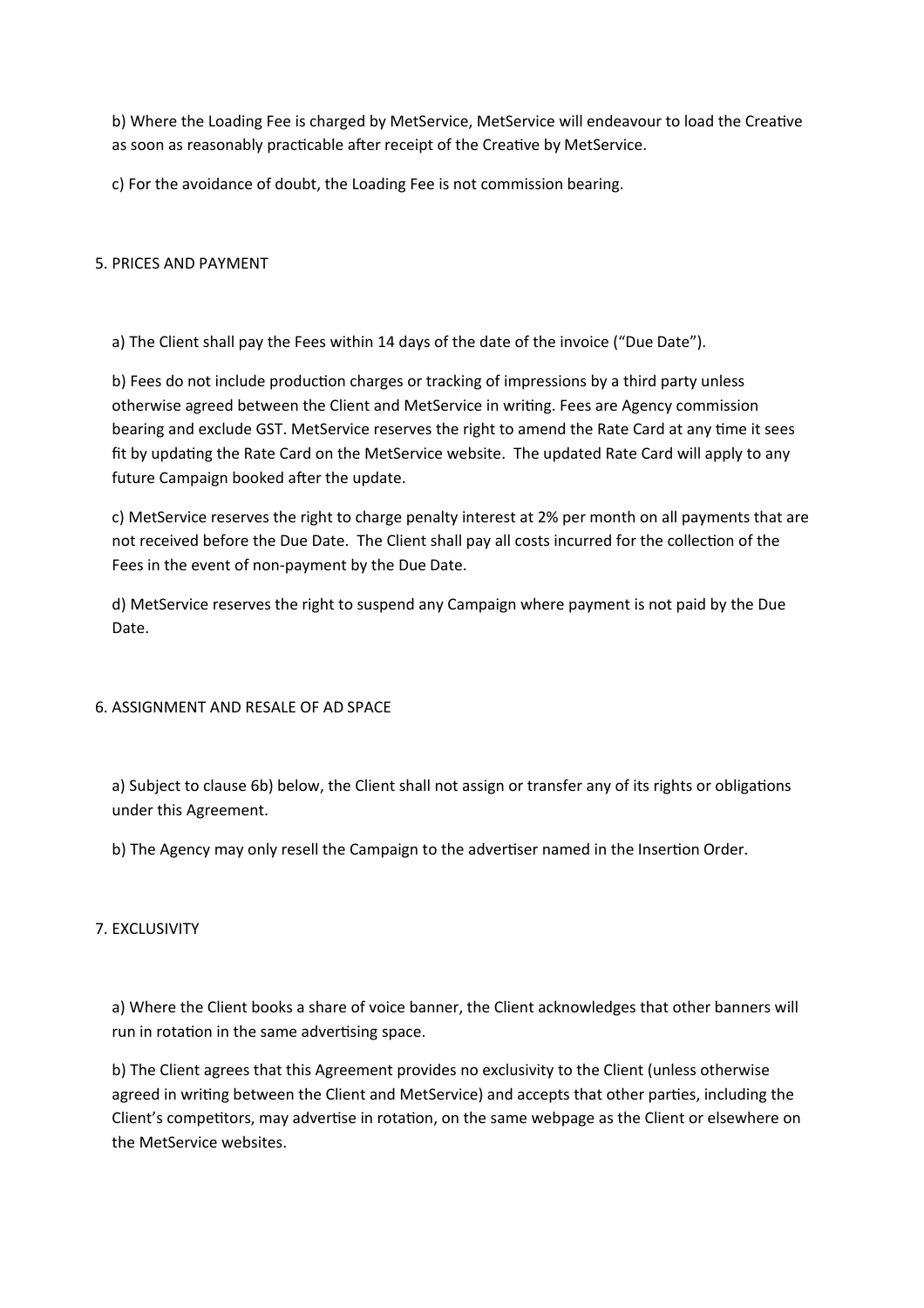## 8. CLIENT REPRESENTATIONS AND OTHER OBLIGATIONS

a) The Client will conduct Campaigns in accordance with all applicable New Zealand industry standards, including, but not limited to, standards provided by the New Zealand Interactive Advertising Bureau.

b) The Creatives shall not contain, or contain URL's that link to, content that is, in Metservice's opinion, offensive, predatory (including harassing or threatening), misleading, inaccurate, defamatory, inappropriate, illegal, or otherwise objectionable.

c) The Creatives shall not refer to MetService in any way whatsoever, whether implicitly or explicitly, unless agreed to in writing by MetService.

d) The Client warrants that it has the right to advertise on behalf of any third parties mentioned in the Campaign or the Insertion Order and that it has obtained all consents required to refer to those third parties mentioned in the Campaign or the Insertion Order.

e) MetService has no responsibility to review the Client's Creative or any website to which the Client's Creative links.

f) If MetService supplies the Client, or any Agency and Advertiser on the Client's behalf, any data owned or created by or on behalf of MetService (including any meteorological data or weather forecasts) for use in a Campaign, the Client:

• must not, and must procure the Agency and Advertiser to not, use that data for any other purpose, including (without limit) for use in any other campaign or advertisement. The Client must procure the Agency and Advertiser's compliance with this clause; and

• acknowledges the uncertainty inherent in forecast predictions and agrees that MetService will not be liable for any claim, liability, damage, loss or expense incurred by the Client or any third party as a result of any forecast or prediction being or purportedly being wholly or partially incorrect except to the extent that MetService failed to use a reasonable degree of care ordinarily exercised by a competent and experienced organisation normally providing forecast information.

# 9. LIMITATION OF LIABILITY

a) MetService's advertising spaces are provided on an "as is" and "as available" basis. MetService shall not be liable for any advertiser's content that appears on MetService, nor the content of any Creative, web site or web page.

b) MetService shall have no liability for any failure or delay resulting from events beyond MetService's control.

c) MetService will use its reasonable endeavours to ensure the availability of the MetService website and the services provided under this agreement, subject to any downtime required for maintenance. MetService is not responsible for any system unavailability, or for any loss that is incurred as a result of website or services being unavailable. MetService assumes no responsibility for the corruption of